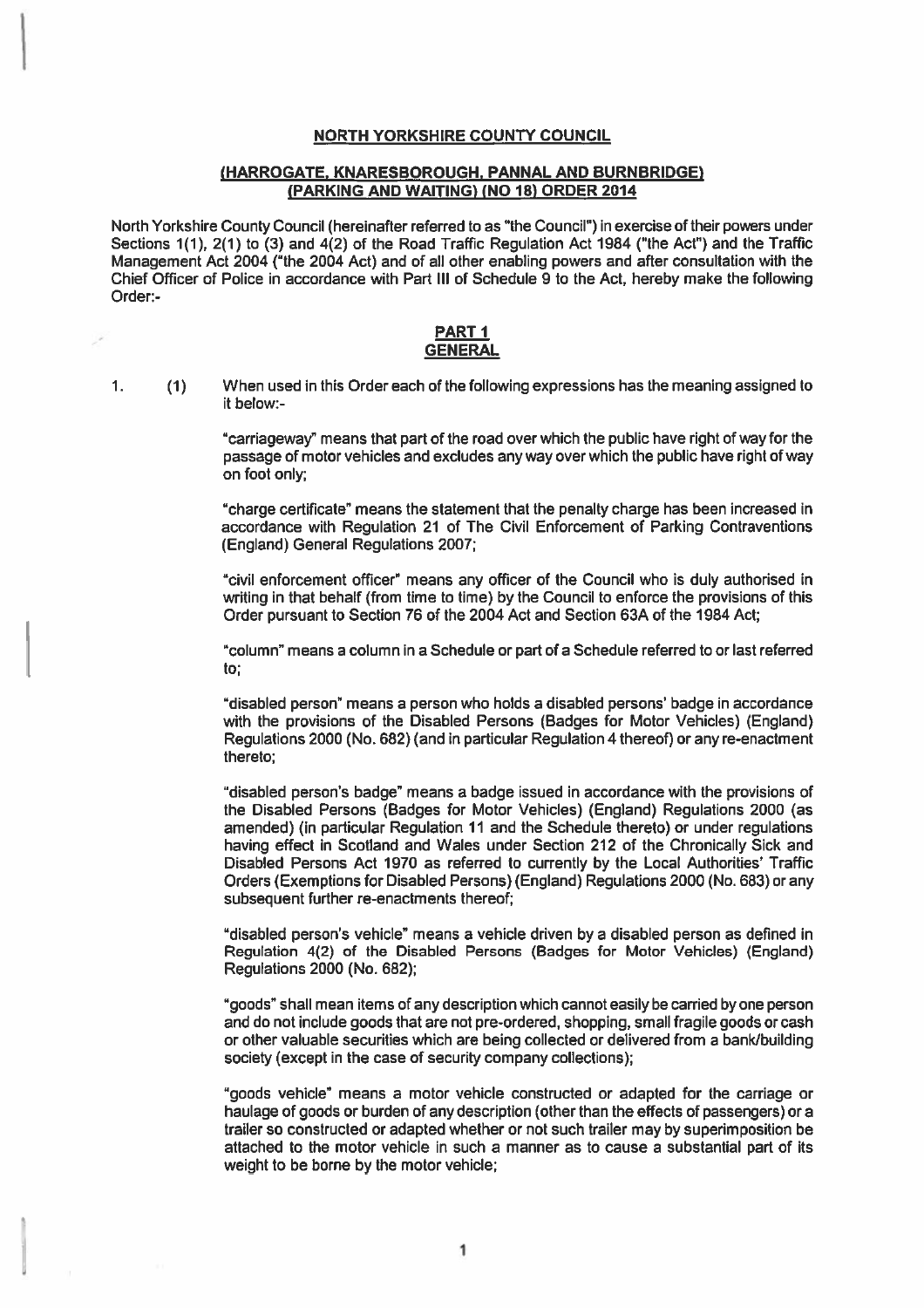"heavy goods vehicle" means <sup>a</sup> goods vehicle with <sup>a</sup> maximum gross weight exceeding 7.5 tonnes which is constructed or adapted to carry or haul goods of any description or which is fitted with <sup>a</sup> special appliance, <sup>p</sup>lant, machinery or apparatus, such appliance <sup>p</sup>lant machinery of apparatus being included in the weight or, for the purposes of this Order, <sup>a</sup> 'heavy commercial vehicle' as defined in section <sup>138</sup> of the <sup>1984</sup> Act;

r

"higher level contraventions" are as defined in The Civil Enforcement of Parking Contraventions (Guidelines on Levels of Charges) (England) Order 2007 or any amendment or re-enactment thereof;

"length" referring to <sup>a</sup> road means <sup>a</sup> length of road described in <sup>a</sup> Schedule to this Order;

"loading" and, or "unloading" means when <sup>a</sup> motor vehicle stops to load or unload goods and "loaded" and "unloaded" shall be construed accordingly;

"lower level contraventions" means all parking contraventions which are not higher level contraventions as defined in The Civil Enforcement of Parking Contraventions (Guidelines on Levels of Charges) (England) Order 2007 or any amendment or re enactment thereof;

"motor car" shall mean and include any mechanically propelled vehicle not being <sup>a</sup> motor cycle or an invalid carriage, which is constructed itself to carry passengers of which the weight unladen does not normally exceed <sup>3500</sup> kilograms subject always to the inclusion of the extended meaning to this term <sup>g</sup>iven in Section 136 of the 1984 Act (and whether or not it is being used for business purposes);

"motor cycle" and "invalid carriage" have the same meanings respectively as in Section 136(4) of the 1984 Act;

"motor vehicle" means any class of mechanically propelled vehicle including motor cycles, motor cars, goods vehicles and car derived vans, and shall bear the extended definition <sup>g</sup>iven thereto in Sections 136 and <sup>1</sup> 37 of the 1984 Act (but shall not include any heavy commercial vehicle as defined in Section 138 of the 1984 Act) (and whether or not it is being used for business purposes). Where reference is made to vehicle or motor vehicle in the Order these terms shall be deemed to have the same meaning and be interchangeable and to be interpreted accordingly;

"owner" in relation to <sup>a</sup> motor vehicle means the person by whom such motor vehicle is kept and used;

"parking disc" means in relation to Part 2 of this Order, <sup>a</sup> device which is capable of showing the quarter hour period during which <sup>a</sup> motor vehicle arrived at <sup>a</sup> parking place; and

"penalty charge" means <sup>a</sup> charge set by the Council in accordance with charges set by the Secretary of State under the provisions of Section 77 and Schedule 9 of the 2004 Act and The Civil Enforcement of Parking Contraventions (Guidelines on Levels of Charges) (England) Order 2007 which is to be paid to the Council within 28 days beginning with the date of service endorsed upon the penalty charge notice in the manner set out in the penalty charge notice;

"penalty charge notice" means <sup>a</sup> notice issued or served by <sup>a</sup> civil enforcement officer or posted by the Council pursuan<sup>t</sup> to the provisions of Section 78 of the 2004 Act and The Civil Enforcement of Parking Contraventions (England) General Regulations 2007:

"post office" and any reference to "post office vehicle" or "postal packets" shall be construed in the context of the Postal Services Act 2000 and the Postal Services Act 2000 (Consequential Modifications to Local Enactments No. 1) Order 2001 (SI No. 2001/648) and shall include therefore references to "universal service providers", as the context shall require;

"quarter hour period" means <sup>a</sup> period of quarter of an hour starting at any hour or fifteen, thirty or forty-five minutes pas<sup>t</sup> the hour which can be shown on the parking disc;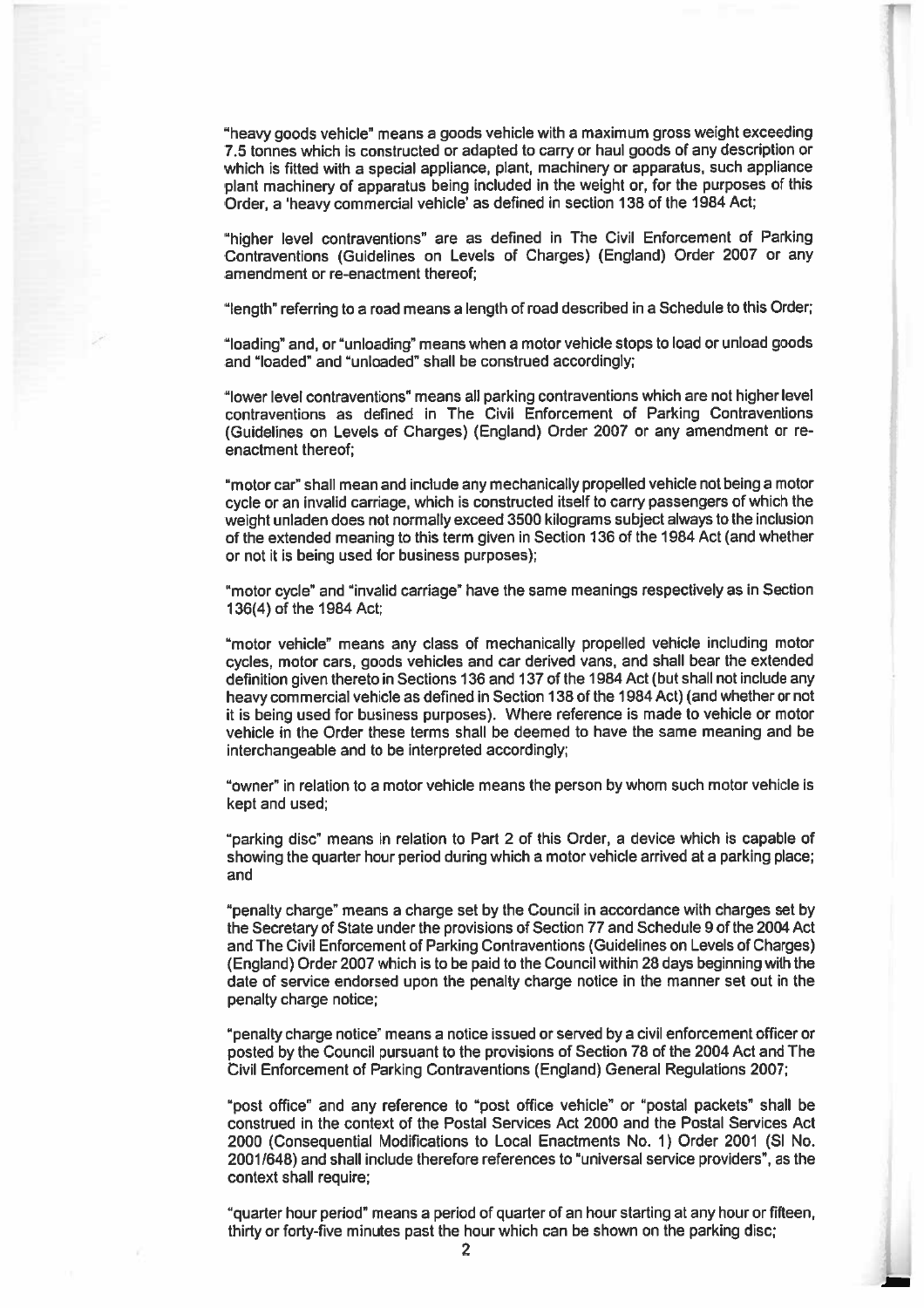"reduced penalty charge" means <sup>a</sup> charge set by the Council in accordance with charges set by the Secretary of State under the provisions of Section <sup>77</sup> and Schedule <sup>9</sup> of the 2004 Act and The Civil Enforcement of Parking Contraventions (Guidelines on Levels of Charges) (England) Order <sup>2007</sup> which is to be paid to the Council within <sup>14</sup> days following the date of service endorsed upon the penalty charge notice in the manner set out in the penalty charge notice;

"relevant position" means (in conformity with Regulation <sup>12</sup> of the Disabled Persons (Badges for Motor Vehicles) (England) Regulations 2000 (SI 2000 No. 682) referred to above):

- (a) in relation to <sup>a</sup> disabled person's badge,
	- (i) in the case of <sup>a</sup> vehicle fitted with <sup>a</sup> dashboard or facia panel, the badge is exhibited thereon so that Part 1 of the disabled person's badge is legible from outside the vehicle; or
	- $(i)$  in the case of a vehicle not fitted with a dashboard or facia panel, the badge is exhibited in <sup>a</sup> conspicuous position on the motor vehicle so that Part 1 of the disabled person's badge is legible from outside the vehicle.
- (b) in relation to <sup>a</sup> parking device or parking disc (in conformity with Regulation 4 of the Local Authorities' Traffic Orders (Exemptions for Disabled Persons) (England) Regulations 2000 (SI 2000 No. 683)):-
	- $(i)$  in the case of a vehicle fitted with a dashboard or fascia panel the parking disc is exhibited thereon so that the quarter-hour period during which the period of waiting began is legible from outside the vehicle; or
	- $(ii)$  in the case of a vehicle not so fitted the parking disc is exhibited in a conspicuous position on the motor vehicle so that the quarter-hour period during which the period of waiting began is clearly legible from the outside of the vehicle.

"road" means the full width of the highway including the carriageway and footway any other Road to which the public has access and includes bridges over which <sup>a</sup> road passes;

"service" or "served" in respec<sup>t</sup> of <sup>a</sup> penalty charge notice means the forms of service specified in regulations 9 and 10 of The Civil Enforcement of Parking Contraventions (England) General Regulations 2007 or any amendment or re-enactment thereof;

"Secretary of State" means the Secretary of State for Transport;

"the 1984 Act" means the Road Traffic Regulation Act 1984;

"the 2002 Regulations" means the Traffic Signs Regulations and General Directions 2002;

"the 2004 Act" means the Traffic Management Act 2004;

"verge" means any par<sup>t</sup> of <sup>a</sup> road which is not <sup>a</sup> carriageway, footway or lay-by.

- (2) Except where otherwise stated, any reference in this Order to <sup>a</sup> numbered Article is <sup>a</sup> reference to the Article bearing that number in this Order, and any reference in this Order to <sup>a</sup> Schedule is <sup>a</sup> reference to <sup>a</sup> Schedule bearing that number in this Order.
- 2. For the purposes of this Order any reference to <sup>a</sup> length of road shall be construed as <sup>a</sup> reference to the length specified in Column 4 of the Schedules to this Order of the side or sides of Road specified in respec<sup>t</sup> of that length in Column 3 thereof in relation to the road named in respec<sup>t</sup> of that side or those sides in Column 2 of those Schedules.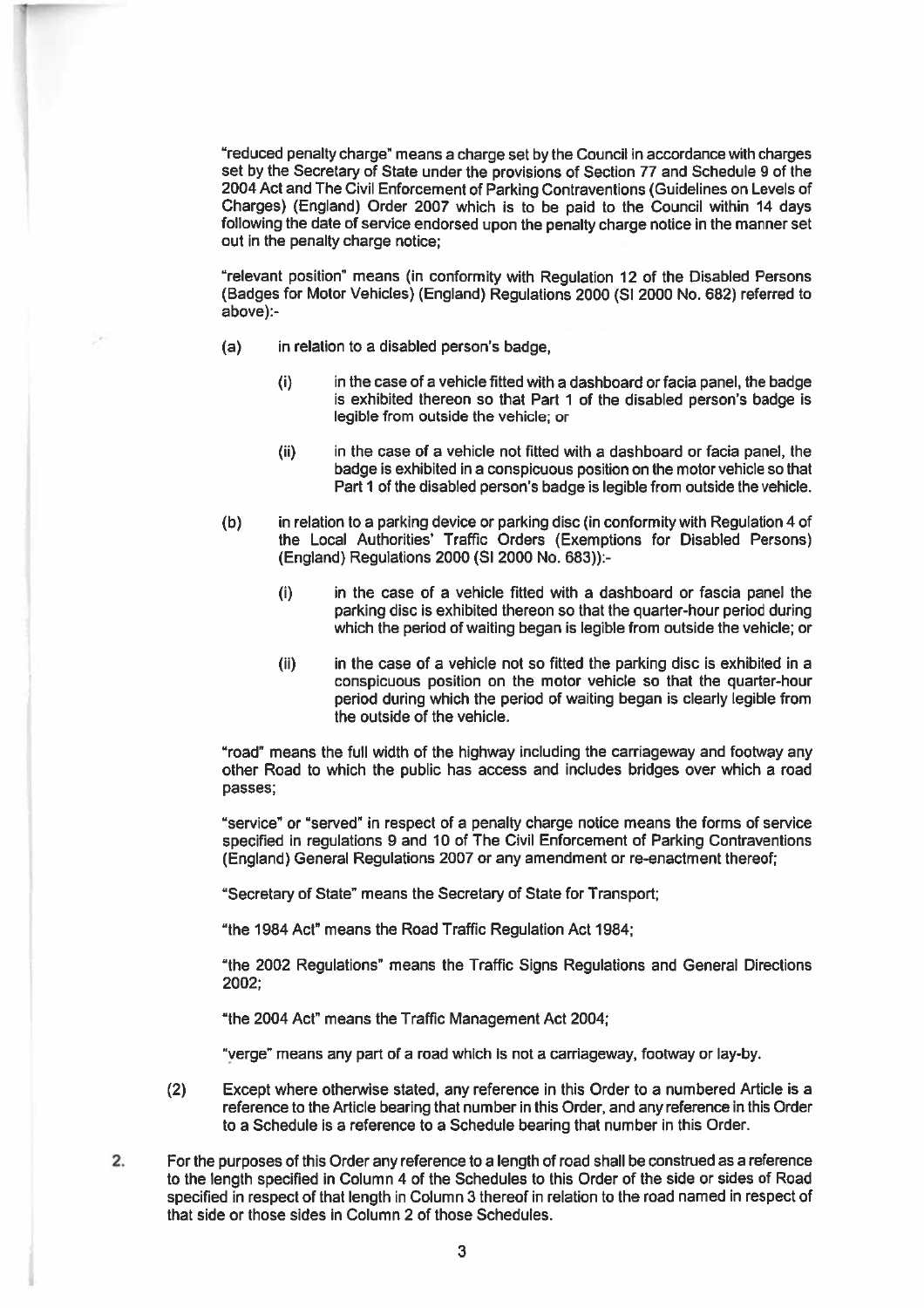#### PART 2 PROHIBITION AND RESTRICTION OF WAITING

3. Save as provided in Article <sup>4</sup> of this Order no person shall excep<sup>t</sup> upon the direction or with the permission of <sup>a</sup> Police Constable in uniform, or of <sup>a</sup> civil enforcement officer, cause or permit any motor vehicle to wait at any time in any length of road specified in Schedule 1 to this Order.

#### **Exemptions**

- 4. (i) Nothing in Article <sup>3</sup> of this Order shall render it unlawful to cause or permit any motor vehicle to wait in any length of road specified in Schedule <sup>1</sup> to this Order for so long as may be necessary to enable:
	- (a) <sup>a</sup> person to board or alight from the motor vehicle;
	- (b) goods to be loaded on or unloaded from the motor vehicle; or
	- (c) the motor vehicle if it cannot conveniently be used for such purposes in any other road to be used in connection with any of the following operations:
		- (i) building, industrial or demolition operations;
		- $(ii)$  the removal of any obstruction to traffic;
		- (iii) the maintenance, improvement or reconstruction of any length of road specified in the said Schedule;

r

a

- (iv) the laying, erection, alteration or repair in, or in land adjacent to, any length of road specified in the said Schedule of any sewer or of any main, <sup>p</sup>ipe, cable or apparatus for the supply of gas, water or electricity or of any electronic communications apparatus as defined in Schedule <sup>2</sup> to the Telecommunications Act 1984; or
- (v) the delivery or collection of postal packets as defined in Section 125(1) of the Postal Services Act 2000 at or from premises fronting any length of road specified in the said Schedule.
- (d) the motor vehicle if it cannot conveniently be used for such purpose in any other road to be used in the service of <sup>a</sup> local authority or <sup>a</sup> water authority for the purpose of the performance of the statutory functions of such authority;
- (e) the motor vehicle to take in petrol, oil, water or air from any garage situated on or adiacent to any length of road specified in the said Schedule:
- (f) the motor vehicle to wait at or near to any premises siluated on or adjacent to any length of road specified in the said Schedule for so long as is reasonably necessary to enable the vehicle to be used for or in connection with the purposes of any wedding or funeral taking or to take place from or at any such premises or
- (g) the motor vehicle to be used for Fire Brigade, Ambulance or Police purposes.
- (2) Nothing in Article 3 of this Order shall render it unlawful to cause or permit <sup>a</sup> disabled person's vehicle which displays in the relevant position <sup>a</sup> disabled person's badge whilst such motor vehicle is being used by or for the convenience of a disabled person and a parking disc (on which the driver or other person in charge of the motor vehicle has marked the time at which the period of waiting began) to wait in any of the lengths of road referred to in that Article for <sup>a</sup> period not exceeding three hours (not being <sup>a</sup> period separated by an interval of less than one hour from <sup>a</sup> previous period of waiting by the same motor vehicle in the same length of road on the same day)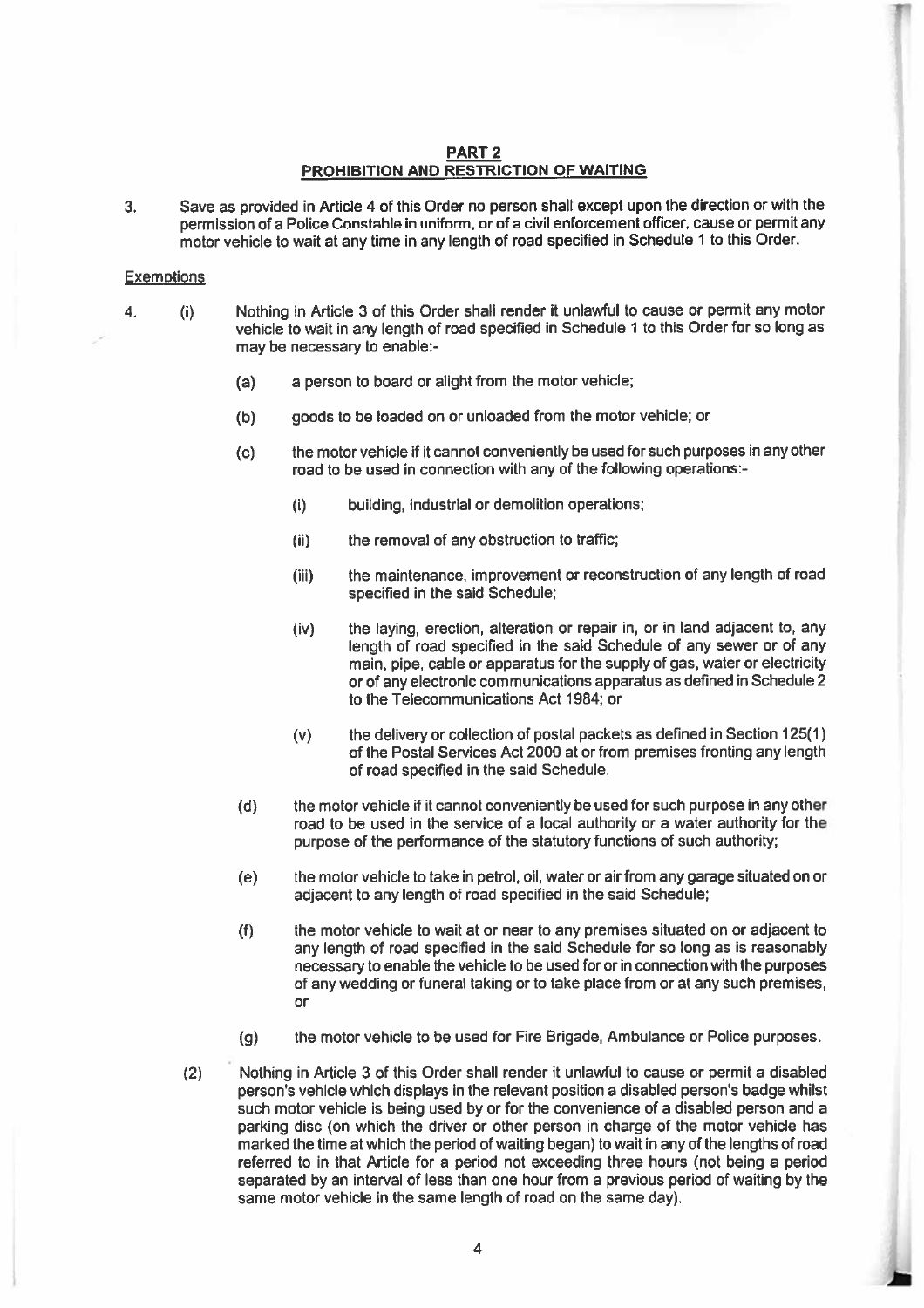### PART 3 PENALTY CHARGE AND PAYMENT

- 5. Where <sup>a</sup> motor vehicle:
	- (a) waits, parks or is left on <sup>a</sup> road in contravention of the foregoing provisions of this Order or otherwise contravenes or fails to comply with the provisions of this Order, insofar as it relates to <sup>a</sup> motor vehicle waiting, parking or being left on <sup>a</sup> road; or
	- (a) waits, parks or is left on <sup>a</sup> road in contravention of any other Traffic Regulation Order the provisions of which are not consolidated into this Order or fails to comply with the provisions of any such Order insofar as it relates to <sup>a</sup> vehicle waiting, parking or being left on a road; or
	- (a) parks in contravention of the provisions of Sections 19 or 21 of the Road Traffic Act 1988 (prohibition of parking of HGVs on verges, central reservations and footways), and (driving or parking on cycle tracks);

a penalty charge shall be payable by the owner for each day of the said contravention or non compliance.

- 6. The penalty charge or reduced penalty charge shall be in the sum of the following amounts:-
	- (a) The penalty charge -Band 2 as set out in Section 1 of The Civil Enforcement of Parking Contraventions (Guidelines on Levels of Charges) (England) Order 2007 subject to paymen<sup>t</sup> being received by the Council as provided in Article 10 within 28 days beginning with the date of service of the penalty charge notice.
	- (b) The reduced penalty charge <sup>a</sup> 50 per cent reduction of the penalty charge subject to paymen<sup>t</sup> being received by the Council as provided in Article 11 within 14 days beginning with the date of service of the penalty charge notice.
	- (c) On the issue of <sup>a</sup> charge certificate in accordance with the provisions of Regulation 21 of The Civil Enforcement of Parking Contraventions (England) General Regulations 2007 to the effect that the penalty charge in question is increased by 50 per cent.
- 7. Service of <sup>a</sup> penalty charge notice or charge certificate by pos<sup>t</sup> is deemed effective on the second working day after the day of posting.
- 8.I. In the case of a motor vehicle in respect of which a penalty charge is payable under Article 5 a penalty charge notice, which shall comply with the requirements of Regulation 9 and the Schedule to The Civil Enforcement of Parking Contraventions (England) General Regulations 2007, may be issued by a civil enforcement officer and may accordingly be affixed to the motor vehicle in a conspicuous position or given to the person appearing to be in charge of the vehicle,
- 9.In the case of a motor vehicle in respect of which a penalty charge is payable under Article 5 a penalty charge notice, which shall comply with the requirements of Regulation 10 and the Schedule to The Civil Enforcement of Parking Contraventions (England) General Regulations 2007, may be issued by pos<sup>t</sup> by the Council if the owner of the vehicle drives the vehicle away before the civil enforcement officer has issued <sup>a</sup> penalty charge notice or the civil enforcement officer has been prevented from issuing <sup>a</sup> penalty charge notice.
- 10. Payment of the penalty charge to the Council shall be paid by electronic transfer, cash or by credit card or debit card, cheque or postal order in each case crossed and made payable to Harrogate Borough Council which shall be delivered or sent by post so as to reach the relevant Department/ Office of the Council as stated on the penalty charge notice not later than 4:30pm, within 28 days beginning with the date of service of the penalty charge notice, but should the said Council Department/ Office be closed on that day, the period for receiving payment may be extended until 4:30pm on the next full working day. Payment may also be made in person or by phone as detailed on the penalty charge notice.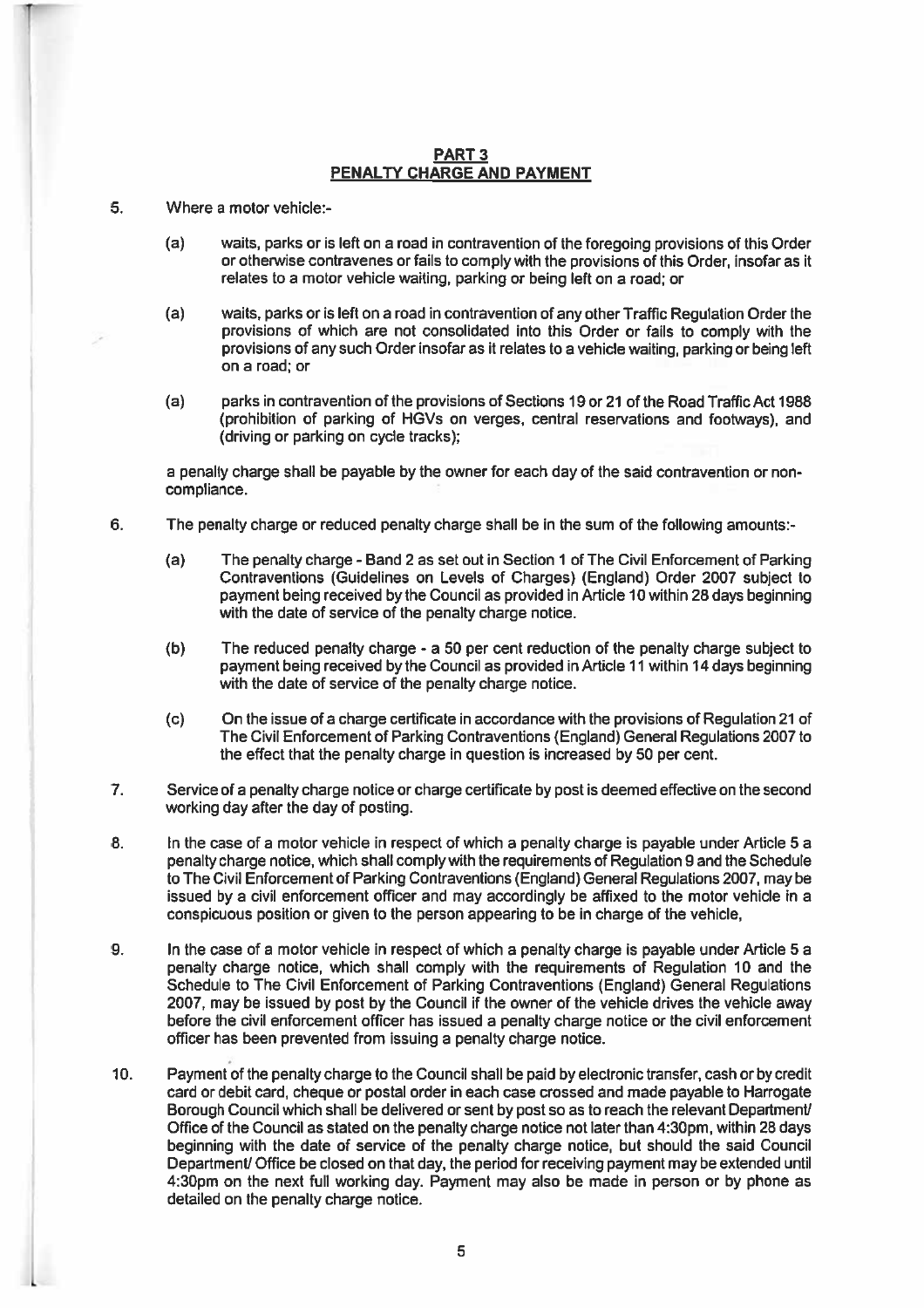11. Payment of the reduced penalty charge to the Council shall be paid by electronic transfer, cash or by credit card or debit card, cheque or postal order in each case crossed and made payable to Harrogate Borough Council which shall be delivered or sent by pos<sup>t</sup> so as to reach the relevant Department/ Office of the Council as stated on the penalty charge notice not later than 4:30pm. within 14 days beginning with the date of service of the penalty charge notice, but should the said Council Department/ Office be closed on that day, the period for receiving payment may be extended until 4:30pm on the next full working day. Payment may also be made in person or by phone as detailed on the penalty charge notice.

l al

12. The particulars <sup>g</sup>iven in the penalty charge notice attached to <sup>a</sup> vehicle, <sup>g</sup>iven to the person appearing to be in charge of the vehicle or issued by pos<sup>t</sup> by the Council in accordance with Articles 5 to 11 shall be treated as evidence in any proceedings relating to failure to pay such penalty charge.

## PART 4 REVOCATION OF EXISTING ORDERS

13. The Traffic Regulation Orders specified in Column <sup>1</sup> of Schedule <sup>2</sup> to this Order are herby revoked to the extent specified in Column <sup>2</sup> of that Schedule, and to the extent that the provisions of this Order are inconsistent with, or incompatible with, the provisions of any other Order, Byelaws or enactment relating to traffic regulation in the Borough of Harrogate not specifically referred to in Schedule 2, the provisions of this Order shall prevail for all purposes.

# <u>PART 5</u> OPERATION OF THE ORDER

- 14. The prohibitions and restrictions imposed by this Order shall be in addition to and not in derogation from any restriction or requirement imposed by any Order or regulations made or having effect as if made under the Act or by or under any other enactment.
- 15. This Order shall come into operation on 23 June 2014 and may be cited as "North Yorkshire County Council (Harrogate, Knaresborough, Pannal and Burn Bridge) (Parking and Waiting) (No 18) Order 2014".

| Column <sub>1</sub><br><b>Item</b> | <b>Column 2</b><br><b>Road</b> | Column 3<br><b>Side</b> | Column 4<br><u>Length</u>                                                                                                         |
|------------------------------------|--------------------------------|-------------------------|-----------------------------------------------------------------------------------------------------------------------------------|
|                                    | Beech Avenue,<br>Harrogate     | North West              | From its junction with Leeds Road, to a point 90<br>metres north east of its junction with Leeds<br>Road.                         |
| 2                                  | Coronation Road,<br>Harrogate  | North East              | From its junction with Hookstone Road, to its<br>junction with the unnamed road linking<br>Coronation Road and Coronation Avenue. |
|                                    | Coronation Road,<br>Harrogate  | South West              | From its junction with Hookstone Road, to a<br>point 38.7 metres south east of its junction with<br>Hookstone Road.               |
|                                    | Gladstone Street,<br>Harrogate | North East              | From its junction with Hookstone Road, to a<br>point 35.6 metres north west of its junction with<br>Hookstone Road.               |

# <u>WAITING PROHIBITED AT ALL TIMES WITH EXEMPTIONS</u> SCHEDULE I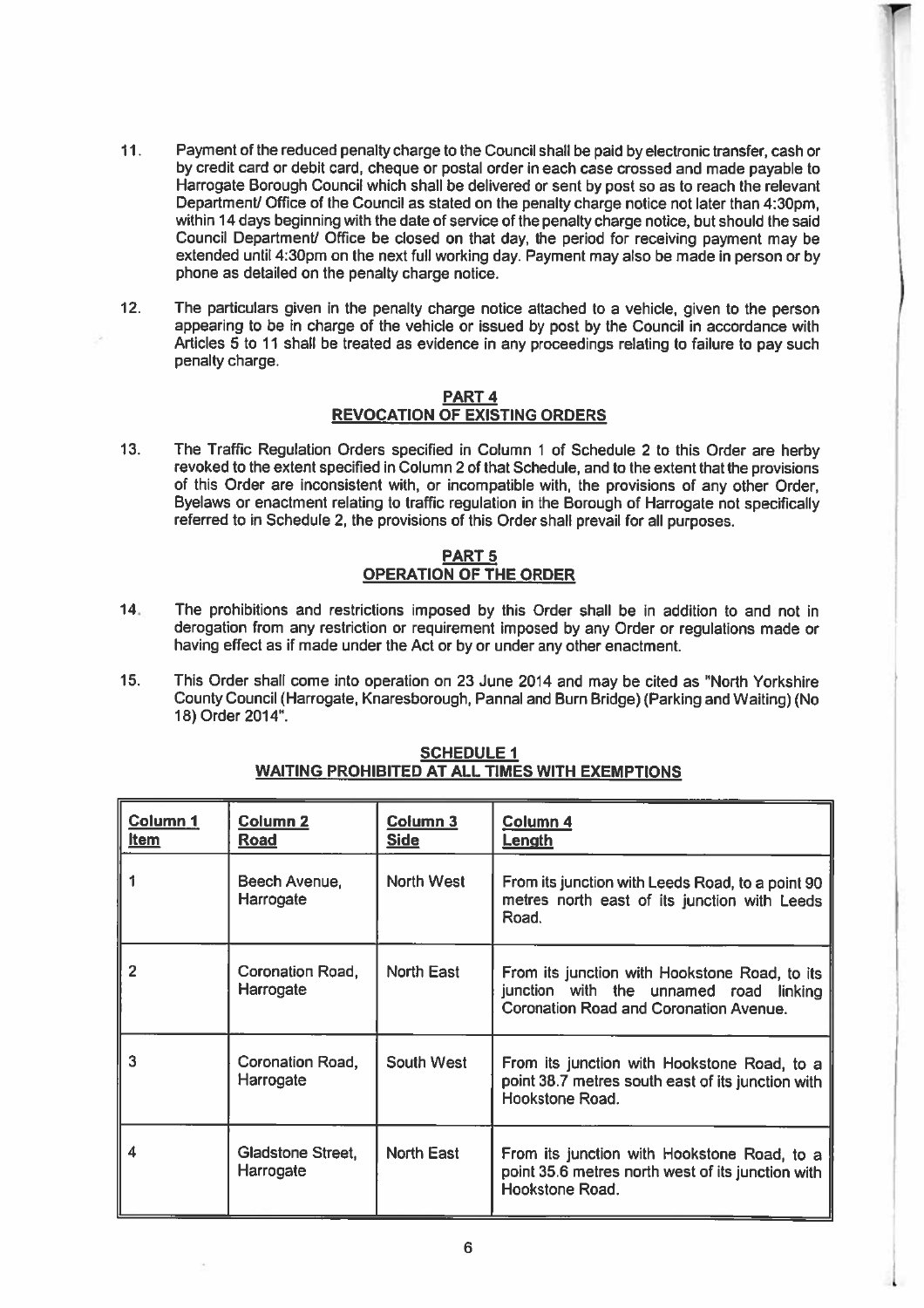| Column 1<br><b>Item</b> | Column <sub>2</sub><br>Road                                                       | Column 3<br><b>Side</b> | Column 4<br>Length                                                                                                             |
|-------------------------|-----------------------------------------------------------------------------------|-------------------------|--------------------------------------------------------------------------------------------------------------------------------|
| 5                       | Gladstone Street,<br>Harrogate                                                    | <b>South West</b>       | From its junction with Hookstone Road, to a<br>point 39.1 metres north west of its junction with<br>Hookstone Road.            |
| 6                       | Hookstone Road,<br>Harrogate                                                      | North West              | From its junction with Leeds Road (A61), to a<br>point 38.9 metres north east of its junction with<br><b>Gladstone Street.</b> |
|                         | Hookstone Road,<br>Harrogate                                                      | South East              | From its junction with Leeds Road (A61), to a<br>point 25 metres north east of its junction with<br>Coronation Road.           |
| я                       | Unnamed road<br>linking Coronation<br>Road and<br>Coronation<br>Avenue, Harrogate | North West              | From its junction with Coronation Road, to a<br>point 6 metres north east of its junction with<br>Coronation Road.             |

## SCHEDULE 2 <u>REVOCATIONS</u>

| Column 1                                                                                                                         | Column <sub>2</sub>                                                                                                                                                                                                           |
|----------------------------------------------------------------------------------------------------------------------------------|-------------------------------------------------------------------------------------------------------------------------------------------------------------------------------------------------------------------------------|
| <b>Title of Order</b>                                                                                                            | <b>Extent of Revocation</b>                                                                                                                                                                                                   |
| North Yorkshire County Council (Harrogate,<br>Knaresborough, Pannal and Burn Bridge)<br>(Parking and Waiting) (No.15) Order 2012 | In so far as it relates to Item 341, Schedule 1 [No  <br>waiting at any time - Beech Avenue, Harrogate]<br>In so far as it relates to Items 1145 and 1148, Schedule<br>1 [No waiting at any time - Hookstone Road, Harrogate] |

Given under THE COMMON SEAL of NORTH YORKSHIRE COUNTY COUNCIL NORTH YORKSHIRE COUNTY COUNCIL. )<br>this  $\mathtt{13}^\mathtt{td}$ day of June 2014 in the presence of:- )

 $\mathcal{L}$ 

AUTHORSEO SIGNATORY